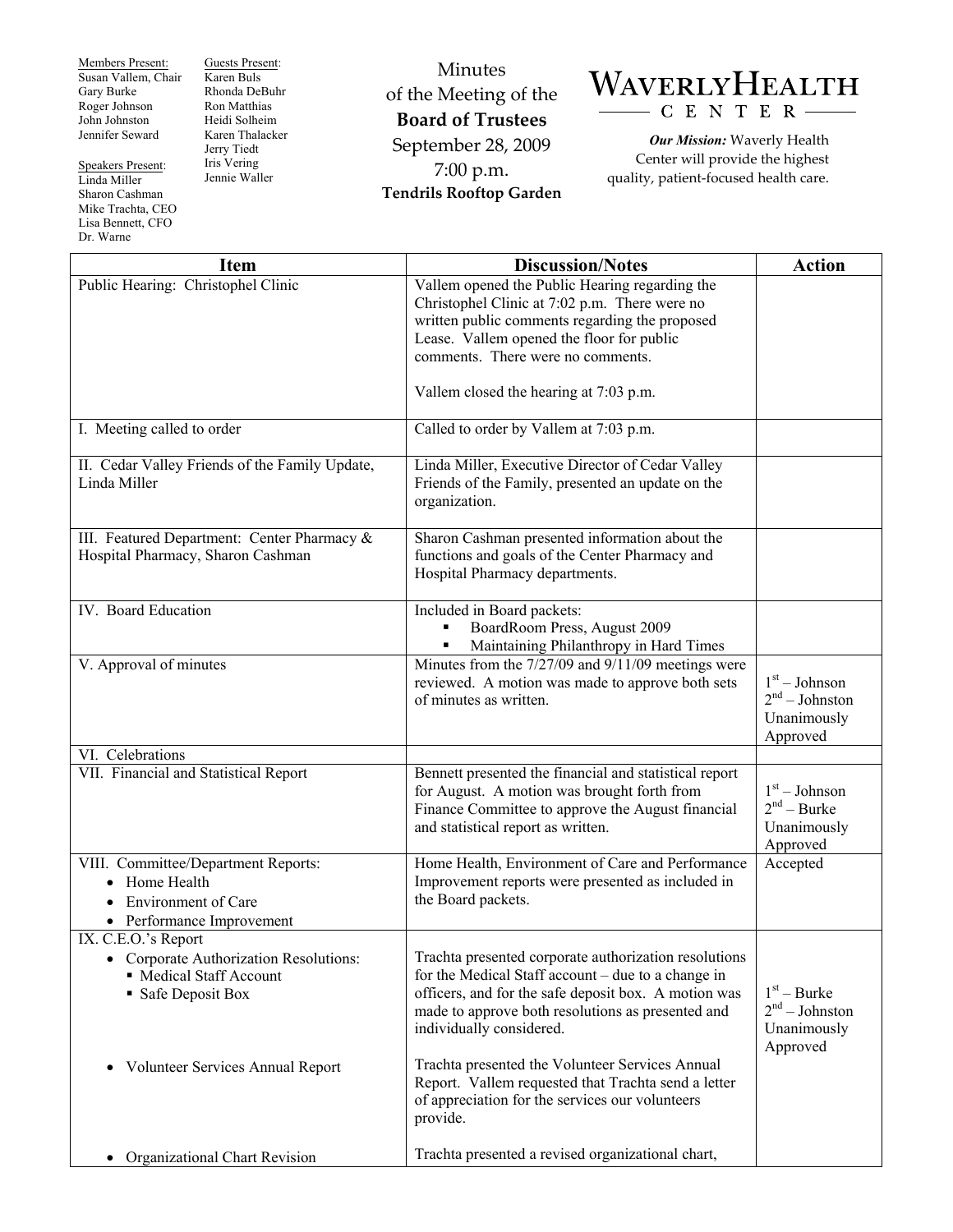| Christophel Clinic                                                                                                                                                                                                                                                                                                                                                                                                                                                                                                                                                                                                                                                                                                                                                              | noting the addition of the Associate Director of<br>Clinic Operations position. This position will<br>supervise the surgical specialty clinics (Women's<br>Clinic, General Surgery, Orthopedics, The Spa). A<br>motion was made to approve the revised<br>organizational chart as presented.<br>A motion was made to approve the plans and<br>specifications and form of contract for the<br>Christophel Clinic. Trachta reported that the bid<br>opening has been scheduled for October 20 <sup>th</sup> , and<br>further information will be presented to the Board at<br>the October 26 <sup>th</sup> meeting. | $1st$ – Seward<br>$2nd - Johnson$<br>Unanimously<br>Approved<br>$1st - Johnston$<br>$2nd - Burke$<br>Unanimously<br>Approved |
|---------------------------------------------------------------------------------------------------------------------------------------------------------------------------------------------------------------------------------------------------------------------------------------------------------------------------------------------------------------------------------------------------------------------------------------------------------------------------------------------------------------------------------------------------------------------------------------------------------------------------------------------------------------------------------------------------------------------------------------------------------------------------------|-------------------------------------------------------------------------------------------------------------------------------------------------------------------------------------------------------------------------------------------------------------------------------------------------------------------------------------------------------------------------------------------------------------------------------------------------------------------------------------------------------------------------------------------------------------------------------------------------------------------|------------------------------------------------------------------------------------------------------------------------------|
| Re-Zoning Update                                                                                                                                                                                                                                                                                                                                                                                                                                                                                                                                                                                                                                                                                                                                                                | Trachta reported that the Planning and Zoning<br>Committee will consider our application for re-<br>zoning to a Planned Development. The application<br>will then move forward for consideration by the City<br>Council.                                                                                                                                                                                                                                                                                                                                                                                          |                                                                                                                              |
| X. Medical Staff                                                                                                                                                                                                                                                                                                                                                                                                                                                                                                                                                                                                                                                                                                                                                                | Dr. Warne reported that the Executive Committee of<br>the Medical Staff met on 9/21/09. Dr. Warne<br>reported that credentialing and privileging items<br>along with policy review items were reviewed as<br>listed on this agenda and recommended for approval.<br>Dr. Warne noted that the revised Medical Staff<br>Bylaws (as included on this agenda) were reviewed<br>and approved by the full Medical Staff on August<br>$17th$ .                                                                                                                                                                           |                                                                                                                              |
| XI. Old Business                                                                                                                                                                                                                                                                                                                                                                                                                                                                                                                                                                                                                                                                                                                                                                | None                                                                                                                                                                                                                                                                                                                                                                                                                                                                                                                                                                                                              |                                                                                                                              |
| XII. New Business<br>• Temporary to Provisional Appointment on<br>Medical Staff:<br>Lori Lee, D.O. - Consulting, General<br>Surgery, Locums Coverage<br>Provisional to Regular Status on Medical<br>Staff:<br>Lisa Moeller, ARNP - Consulting-<br>Ancillary, CVMS<br>Sarah DeVore, ARNP - Active-<br>Ancillary, WHC<br>Bethany Stevens, ARNP - Active-<br>٠<br>Ancillary, WHC<br>Robert Weinmann, M.D. - Courtesy,<br>٠<br>Radiology, NightHawk Radiology<br>Randy Wirtz, ARNP - Courtesy-<br>Ancillary, WHC<br>Reappointments to Medical Staff:<br>Todd Shover, D.O. - Active,<br>Emergency Medicine, WHC<br>Cary Rose, M.D. - Consulting,<br>٠<br>Cardiology, Covenant<br>Rachel Foelske, M.D. - Courtesy,<br>٠<br>Family Medicine, IHS<br><b>Updated/Revised Privileges:</b> | Trachta presented privileging items as individually<br>listed at left. The files have been reviewed by the<br>Executive Committee of the Medical Staff. The<br>Executive Committee recommends approval. A<br>motion was made to approve all privileging items as<br>individually considered and recommended by the<br>Executive Committee of the Medical Staff.                                                                                                                                                                                                                                                   | $1st - Johnston$<br>$2nd$ – Seward<br>Unanimously<br>Approved                                                                |
| Jeffrey Clark, D.O. - Consulting,<br>Orthopedic Surgery, CVMS<br>David Rathe, D.O. - Active,                                                                                                                                                                                                                                                                                                                                                                                                                                                                                                                                                                                                                                                                                    |                                                                                                                                                                                                                                                                                                                                                                                                                                                                                                                                                                                                                   |                                                                                                                              |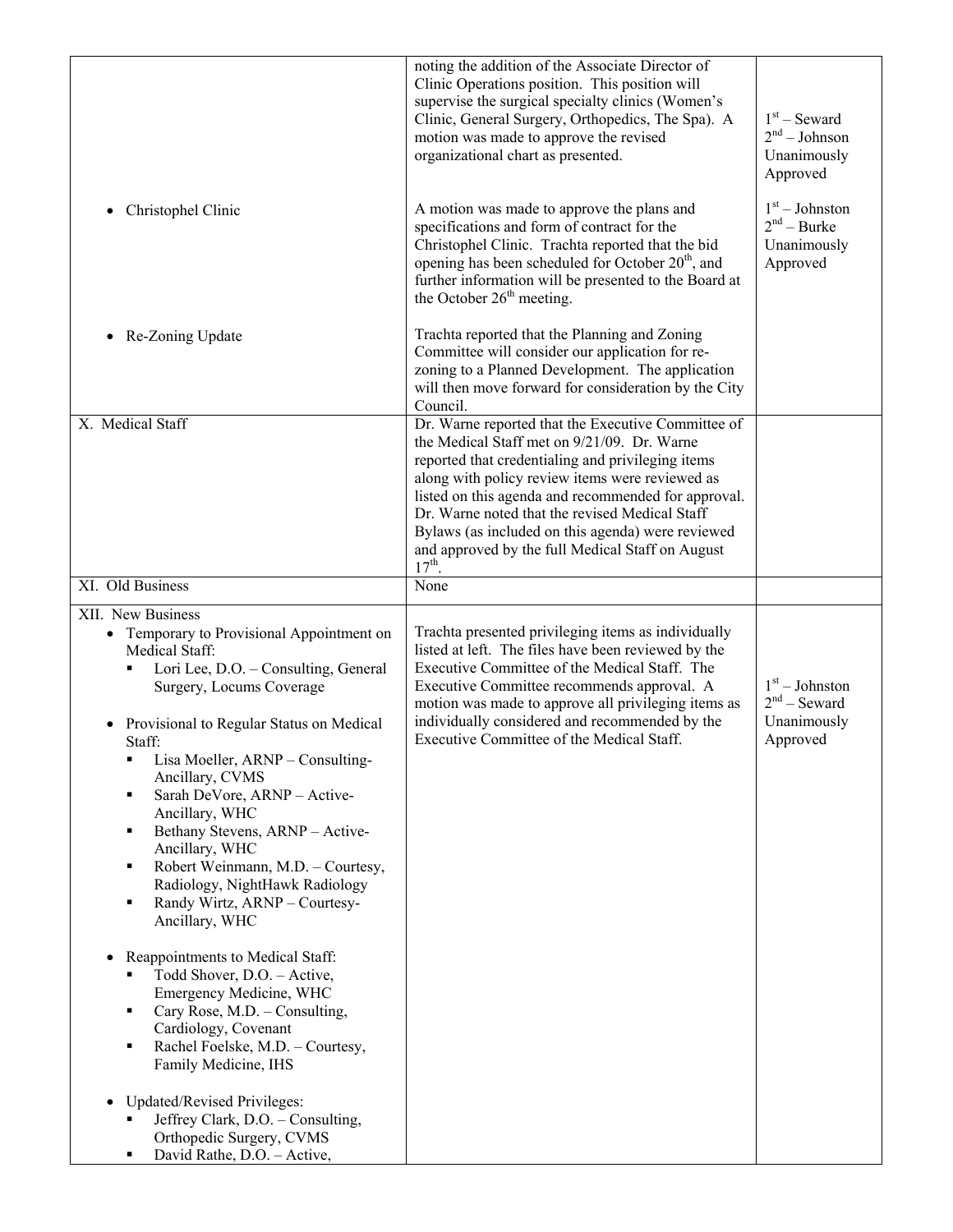| Pediatrics, IHS<br>Suzanne Bartlett, M.D. - Active, Spa<br>Services, WHC<br>Kerrie Bossard, M.D. - Active, Spa<br>Services, WHC<br>Lisa Warne, M.D. - Active, Spa<br>٠<br>Services, WHC<br>Resignations from Medical Staff:<br>Stephen Leslie, M.D. - Consulting,<br>Allergy & Immunology, Covenant |                                                                                                                                                                                                                                                                                                                                                                                                                                                                                                                                                                                                                                           |                                                                                                   |
|-----------------------------------------------------------------------------------------------------------------------------------------------------------------------------------------------------------------------------------------------------------------------------------------------------|-------------------------------------------------------------------------------------------------------------------------------------------------------------------------------------------------------------------------------------------------------------------------------------------------------------------------------------------------------------------------------------------------------------------------------------------------------------------------------------------------------------------------------------------------------------------------------------------------------------------------------------------|---------------------------------------------------------------------------------------------------|
| <b>Revised Medical Staff Bylaws</b><br>$\bullet$<br>New/Revised Policies:<br>Dependent Adult Abuse                                                                                                                                                                                                  | Trachta presented the revised Medical Staff Bylaws<br>as distributed to the Board for review earlier this<br>month. The revisions were developed in conjunction<br>with an attorney review. The revisions have been<br>reviewed and approved by the Medical Staff. A<br>motion was made to approve the Medical Staff<br>Bylaws as presented.<br>Trachta presented the new/revised policy statement<br>as listed at left, and included in the Board packets.<br>The policy has been reviewed by the Executive<br>Committee of the Medical Staff and is recommended<br>for approval. A motion was made to approve the<br>policy as written. | $1st - Johnson$<br>$2nd - Burke$<br>Unanimously<br>Approved<br>$1st - Johnston$<br>$2nd$ – Seward |
| Finance Committee                                                                                                                                                                                                                                                                                   | Trachta reported that the Finance Committee met on<br>9/25/09. Minutes from said meeting were<br>distributed.                                                                                                                                                                                                                                                                                                                                                                                                                                                                                                                             | Unanimously<br>Approved                                                                           |
| <b>Executive Committee</b><br>$7/30/09$ – InVision Architecture<br>Agreement                                                                                                                                                                                                                        | Trachta presented the minutes of the 7/30/09<br>Executive Committee meeting as included in the<br>Board packets. The Executive Committee acted to<br>approve the InVision Architecture agreement.                                                                                                                                                                                                                                                                                                                                                                                                                                         | $1st -$ Vallem<br>$2nd$ – Burke                                                                   |
| $8/3/09$ – Denman & Company<br>Agreement                                                                                                                                                                                                                                                            | Trachta presented the minutes of the 8/3/09<br>Executive Committee meeting as included in the<br>Board packets. The Executive Committee acted to<br>approve the Denman & Company agreement.                                                                                                                                                                                                                                                                                                                                                                                                                                               | $1st - Burke$<br>$2nd - Vallem$                                                                   |
| $8/26/09$ – Credentialing & Policy<br><b>Items</b>                                                                                                                                                                                                                                                  | Trachta presented the minutes of the 8/26/09<br>Executive Committee meeting as included in the<br>Board packets. The Executive Committee acted to<br>approve credentialing items.                                                                                                                                                                                                                                                                                                                                                                                                                                                         | $1st -$ Vallem<br>$2nd$ – Seward                                                                  |
|                                                                                                                                                                                                                                                                                                     | The Executive Committee also acted to approve<br>new/revised policies.                                                                                                                                                                                                                                                                                                                                                                                                                                                                                                                                                                    | $1st$ – Seward<br>$2nd - Vallem$                                                                  |
|                                                                                                                                                                                                                                                                                                     | A motion was made to ratify the actions of the<br>Executive Committee as listed and individually<br>considered.                                                                                                                                                                                                                                                                                                                                                                                                                                                                                                                           | $1st - Johnson$<br>$2nd - Burke$<br>Unanimously<br>Approved                                       |
| XIII. Closed Session<br>Iowa Code Chapter 388.9                                                                                                                                                                                                                                                     | A motion was made to move into closed session at<br>7:57 p.m. pursuant to Iowa Code Chapter 388.9.                                                                                                                                                                                                                                                                                                                                                                                                                                                                                                                                        | $1st - Burke$<br>$2nd$ – Seward<br>Unanimously<br>Approved                                        |
| XIV. Open Session                                                                                                                                                                                                                                                                                   | A motion was made to move back into open session<br>at 9:06 p.m.                                                                                                                                                                                                                                                                                                                                                                                                                                                                                                                                                                          | $1st - Burke$<br>$2nd - Johnson$<br>Unanimously<br>Approved                                       |